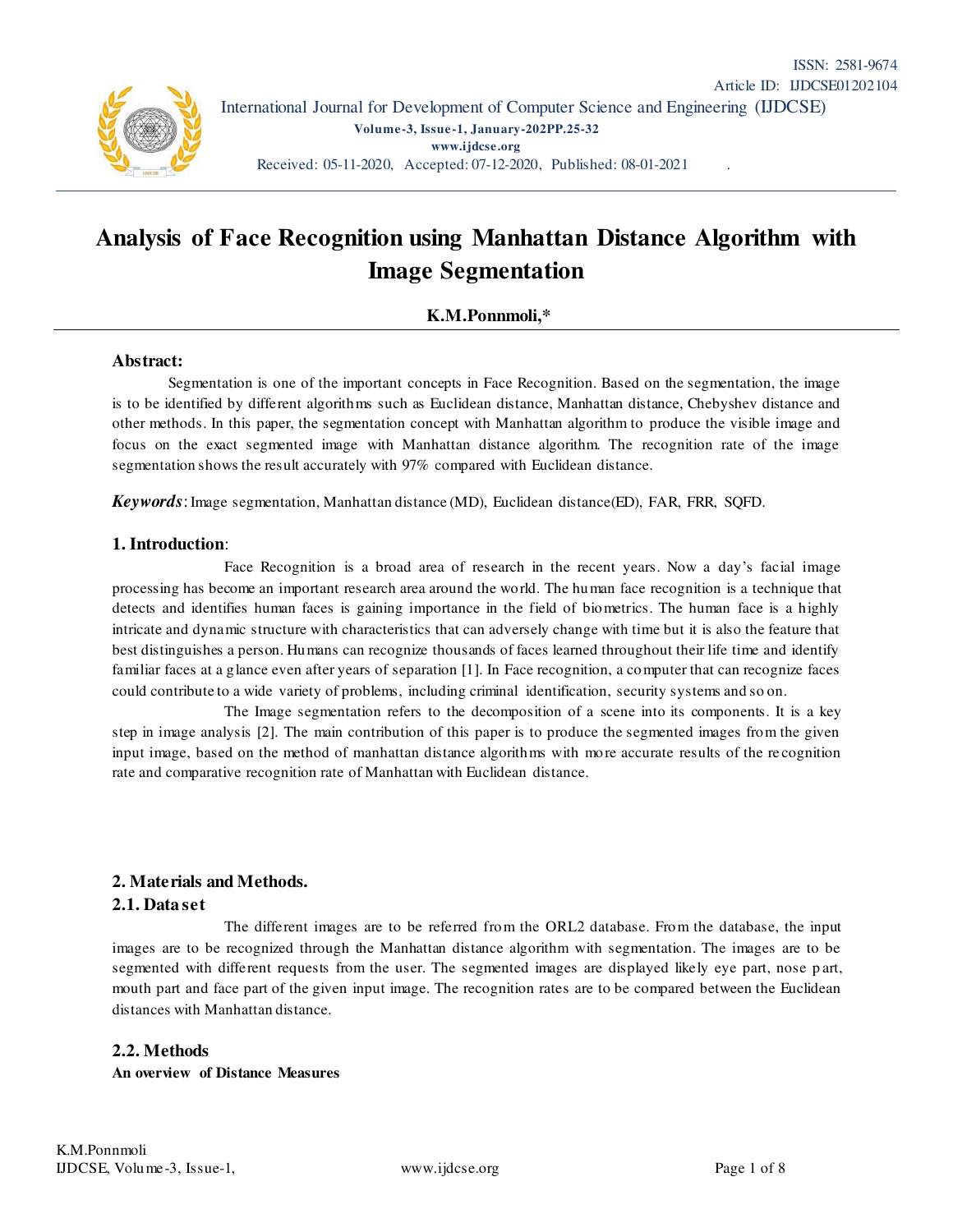Distance metric is a key issue in many machines learning algorithm [8]. The distance measure plays an important role in acquiring the exact image. The different distance measures are to be considering for the segmentation. In this work, the Manhattan distance, Euclidean distance, Murkowski distance and Chebyshev distance are to be considered.

#### **2.2.1. Manhattan Distance**

 Manhattan distance is also called city block distance. It computes the distance that would be traveled to get from one data point to the other, if a grid-like path is followed. The Manhattan distance between two items is the sum of the differences of their corresponding components. Manhattan distance is also called the L1 distance [3].

The distance between a point  $x=(x_1,x_2...x_n)$  and a point  $y=(y_1,y_2,...y_n)$  is:

$$
MD_{(x,y)} = \sum_{i=1}^{n} |x_i - y_i|
$$
 (1)

Where n is the number of variables, and  $x_i$  and  $y_i$  are the values of the i<sup>th</sup> variable, at points x and y respectively.

#### **2.2.2. Euclidean Distance**

This distance is most commonly used in all applications. It computes the root of a Square difference between Co-ordinates of pair of objects and also calculated for every image pixel from the average intensities. It is also called as L2 distance. For the same two vectors in a two dimensional hyper plane,  $u=(x_1, x_2, ..., x_n)$  and v  $=(y_1, y_2, \dots y_n)$ , the Euclidean Distance ED is in Eq. 2

$$
ED_{(x,y)} = \sqrt{\sum_{i=1}^{n} (x_i - y_i)^2}
$$
 (2)

#### **2.2.3. Chebyshev Distance**

Chebyshev is also called maximum value distance or chessboard distance. It computes the absolute magnitude of the difference between the variable values. It is calculated by the following formula:

$$
d_{(x,y)} = \max_{i=1,2,...n} |x_i - y_i|
$$
 (3)

#### **2.2.4. Minkowski Distance**

Minkowski is the generalized distance metric which is a generalization of the distance between points in Euclidean space. It is defined as

$$
d_{(x,y)} = \left(\sum_{i=1}^{n} |x_i - y_i|^{i/p}\right)^{p}
$$
 (4)

#### **2.2.5. Signature Quadratic form distance**

 Signature Quadratic form distance is a generalization of the Quadratic for distance. It (SQFD) [5] is an adaptive distance-based similarity measure. Signature Quadratic Form Distance measure which allows efficient

K.M.Ponnmoli IJDCSE, Volume-3, Issue-1, www.ijdcse.org Page 1 of 8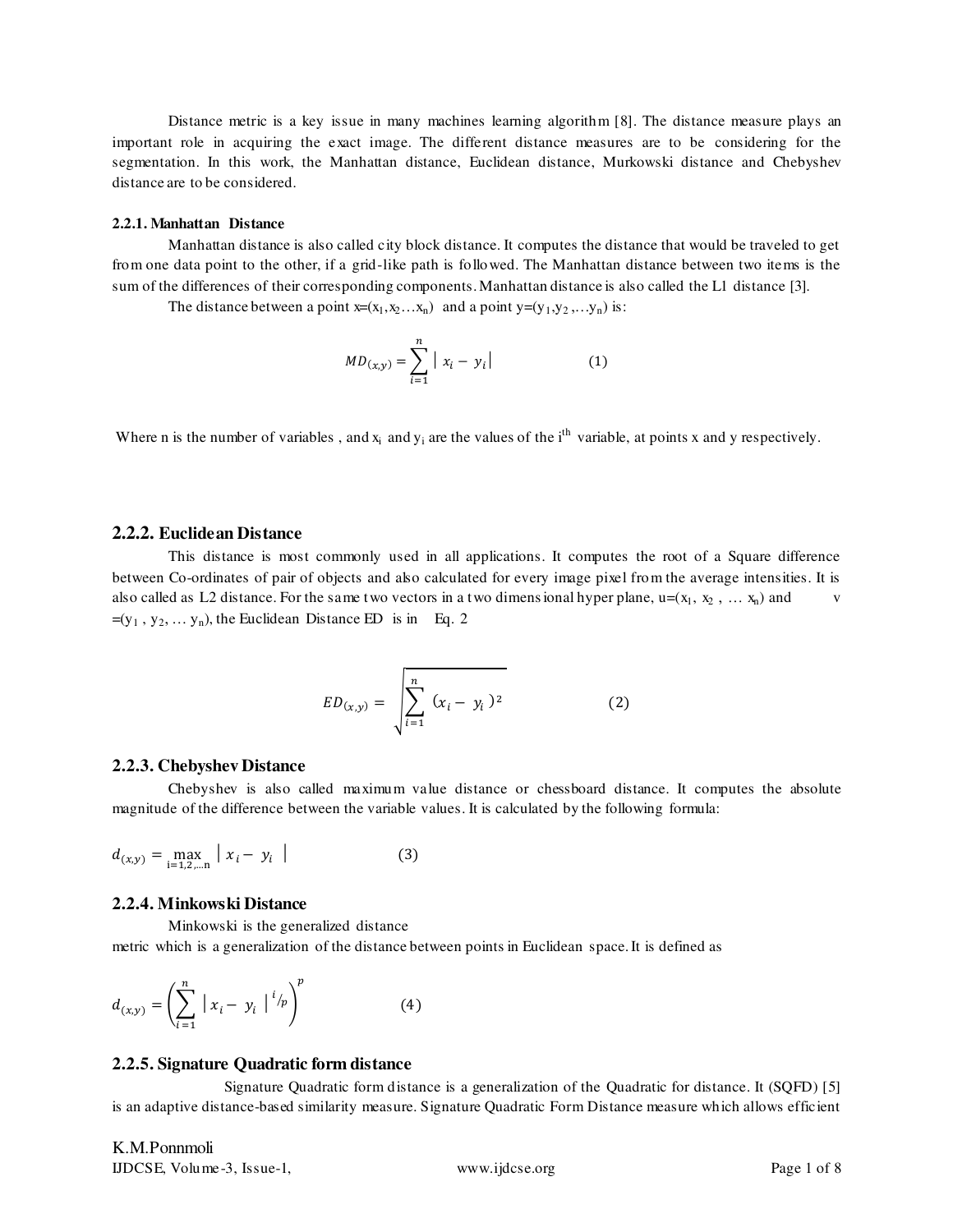similarity computations based on flexible feature representations. This approach bridges the gap between the wellknown concept of Quadratic Form Distance (SQFD) is a recently introduced distance measure for content based similarity. It makes use of feature signatures, a flexible way to summarize the features of a multimedia object. The SQFD is a way to measure the similarity between two objects.

 Signature Quadratic Form Distance showing good retrieval performance for various multimedia databases [6]. The SQFD works on feature signatures consisting of sets of points, where each point has a weight and a set of coordinates.

Signature Quadratic Form Distance [4][5] is defined as

$$
SQFD_A(Q, P) = \sqrt{(Q|-P)^* A^* (Q|-P)}^T
$$
 (5)

## **False Acceptance Rate (FAR)**

FAR is the probability that the system incorrectly matches the input pattern to a non-matching template in the database. It measures the percent of invalid inputs which are incorrectly accepted. In case of similarity scale, if the person is an imposter in reality, but the matching score is higher than the threshold, then he is treated as genuine. This increases the FAR, which thus also depends upon the threshold value.

The FAR [7] can be calculated using following equation.

 No. of persons accepted out of database FAR=------------------------------------------------- (6) Total No. of persons in database IA  $= 1.11$ I

Where IA  $\rightarrow$  number of imposter accepted.

 $I \rightarrow$  number of imposter's trials

# **False Rejection Rate (FRR)**

 FRR is the probability that the system fails to detect a match between the input pattern and a matching template in the database. It measures the percent of valid inputs which are incorrectly rejected. The FRR [7] can be calculated using the following equation.

No. of correct persons rejected

FAR= ---------------------------------------- (7)

Total No. of persons in database

# **3. Manhattan Distance Algorithm**

The Manhattan algorithm is as follows. Step 1: x and y are two objects with vector sets Vx and Vy.

Step 2:  $Cx(i)$  and  $Cy(i)$  are the two j<sup>th</sup> columns of Vx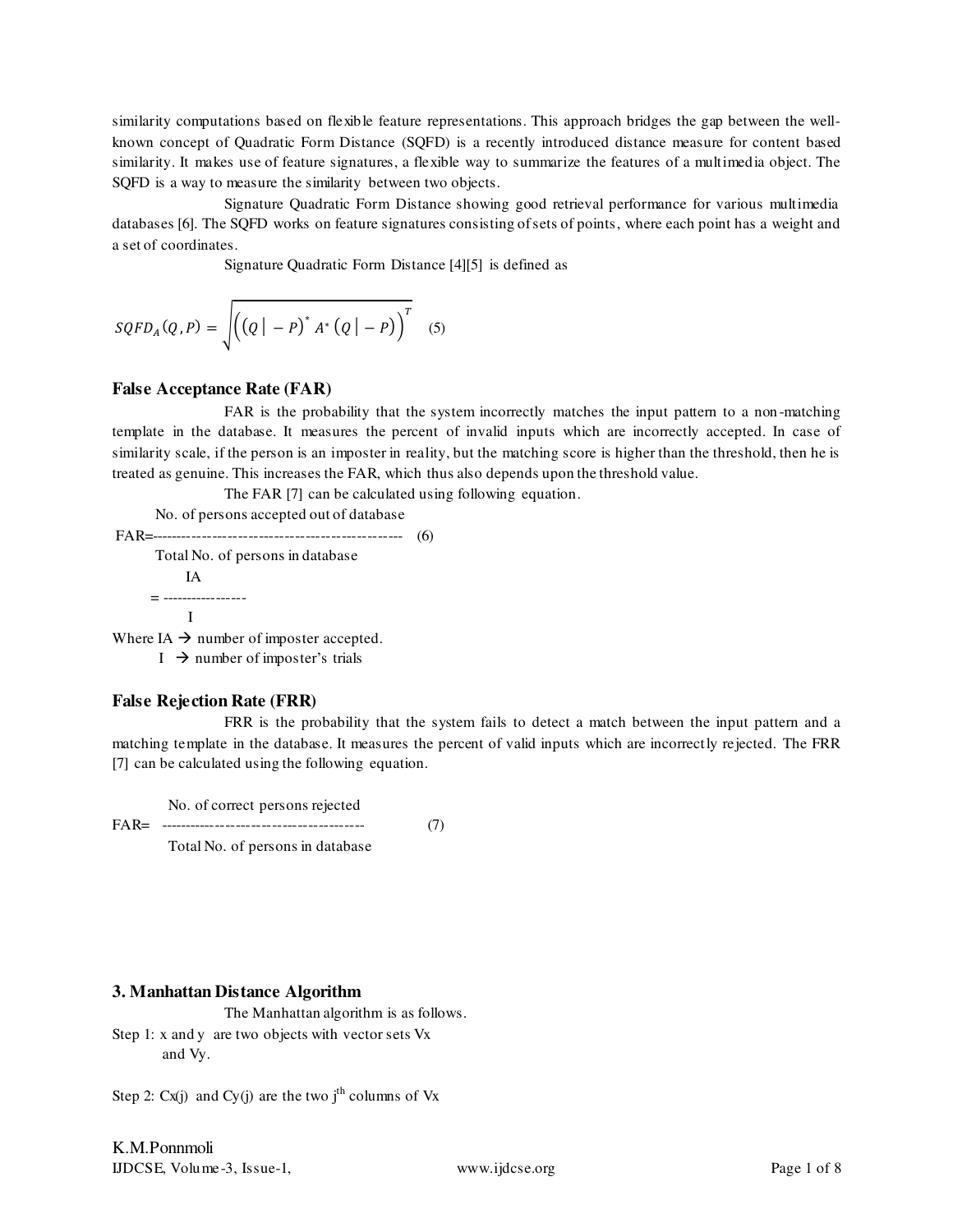and Vy; j denotes the one dimension.

```
Step 3: Sorted Cx(j) in ascending order and results
         are stored in Csx(j); 
Step 4: Sorted Cy(j) in ascending order and results 
         are stored in Csy(j); 
Step 5: Sum = 0;
Step 6: for i from 1 to m do 
           Vxs 
           i;j from column Csx. 
          (i);
           Vys 
           i;j from column Csy. 
          y(i);
          sum +=j Vxs
           i;j i vys 
           i;j; j; 
         endfor
```
Step 7: Return the sum value.

Based on the algorithm, the segmented part of the image is to be recognized. In this algorithm, the distance measures of the image is to be observed.

# **4.Implementation**

 In this implementation part, the recognition rate reflects the percentage of faces recognized correctly as known (or) unknown when text database faces are evaluated. It is desirable to have maximum recognition rate by using less number of Eigen faces, because it clearly makes the procedure simple and fast. The recognition rate of the image is more accurately with the resulting percentage is 97%.

When compared with the Euclidean

Distance the recognition rate is very high with less number of dimensions. In Euclidean distance the images are to be recognized with the high dimension. But in Manhattan distance produce accuracy. Recognition rate is higher for Manhattan distance of 5 and 10 Eigen vectors (or) dimensions with the rate is 80% and 94% respectively. Wherein the case of 45 Eigen vectors (or) dimensions with the rate is 97%. The comparative recognition rate of Euclidean distance required taking 40% of Eigen faces with highest Eigen values but for Manhattan distance around 30% of the Eigen faces (or) dimensions are sufficient.

## After recognize the faces with Manhattan,

the input images are to be displayed depend upon the user requirements. For segmented, if the user want the nose area of the face, that part to be produced clearly, similarly for the eye, lip and mouth area to be processed and produced with accurate results. This part is to be implemented through the MATLAB environment.

# **5. Results and Discussion**

The experiment is performed using face database from ORL2 [9]. The sample images of the ORL database are given in Fig 1.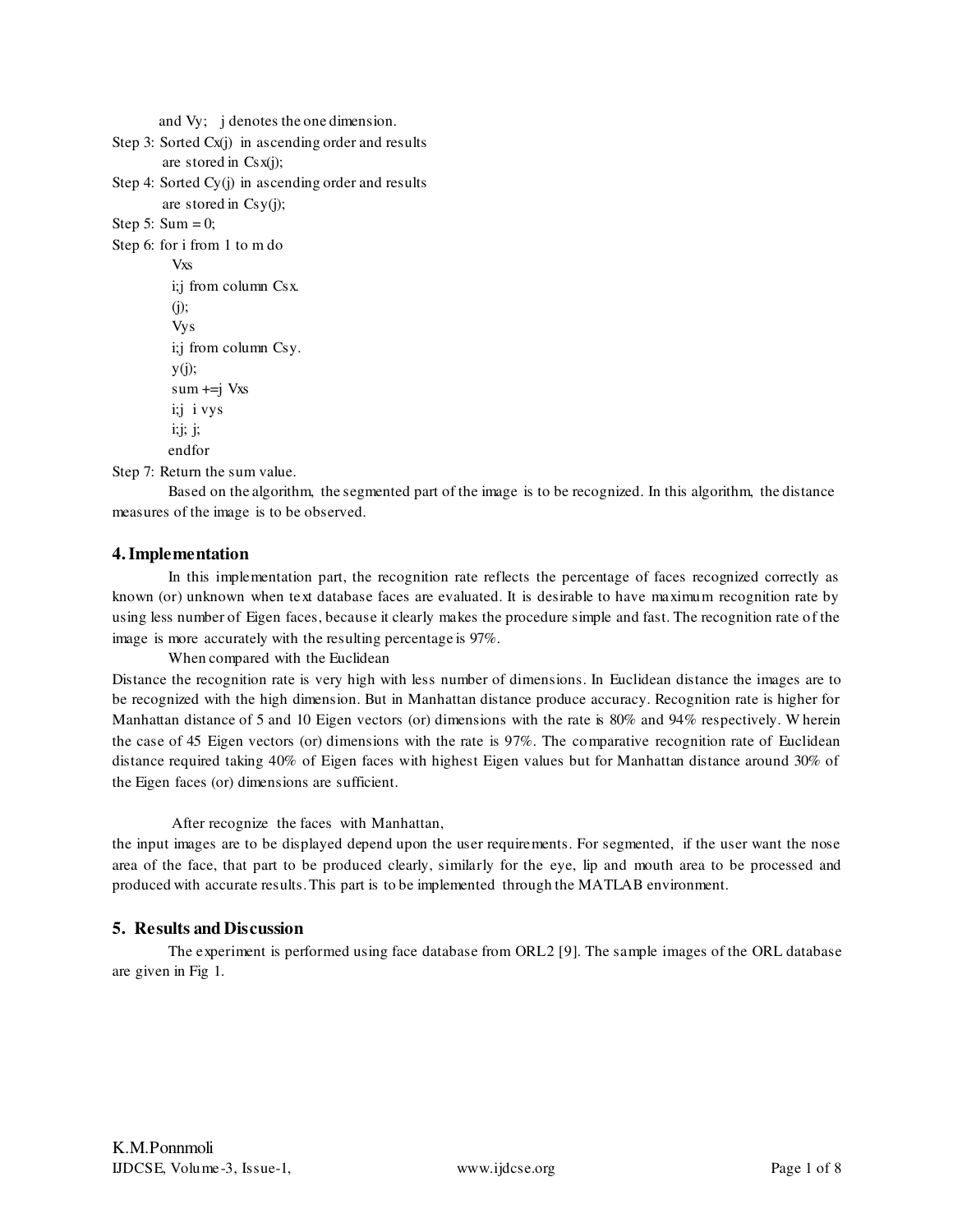

**Fig. 1. ORL database images** 

The given input image is to be segmented Based on the requirement by the user with Manhattan algorithm. The input image is shown in Fig 2.



**Fig. 2 Input images** 

From the given input image, the different parts of the sequence are to be produced given below.





 $(a)$  (b)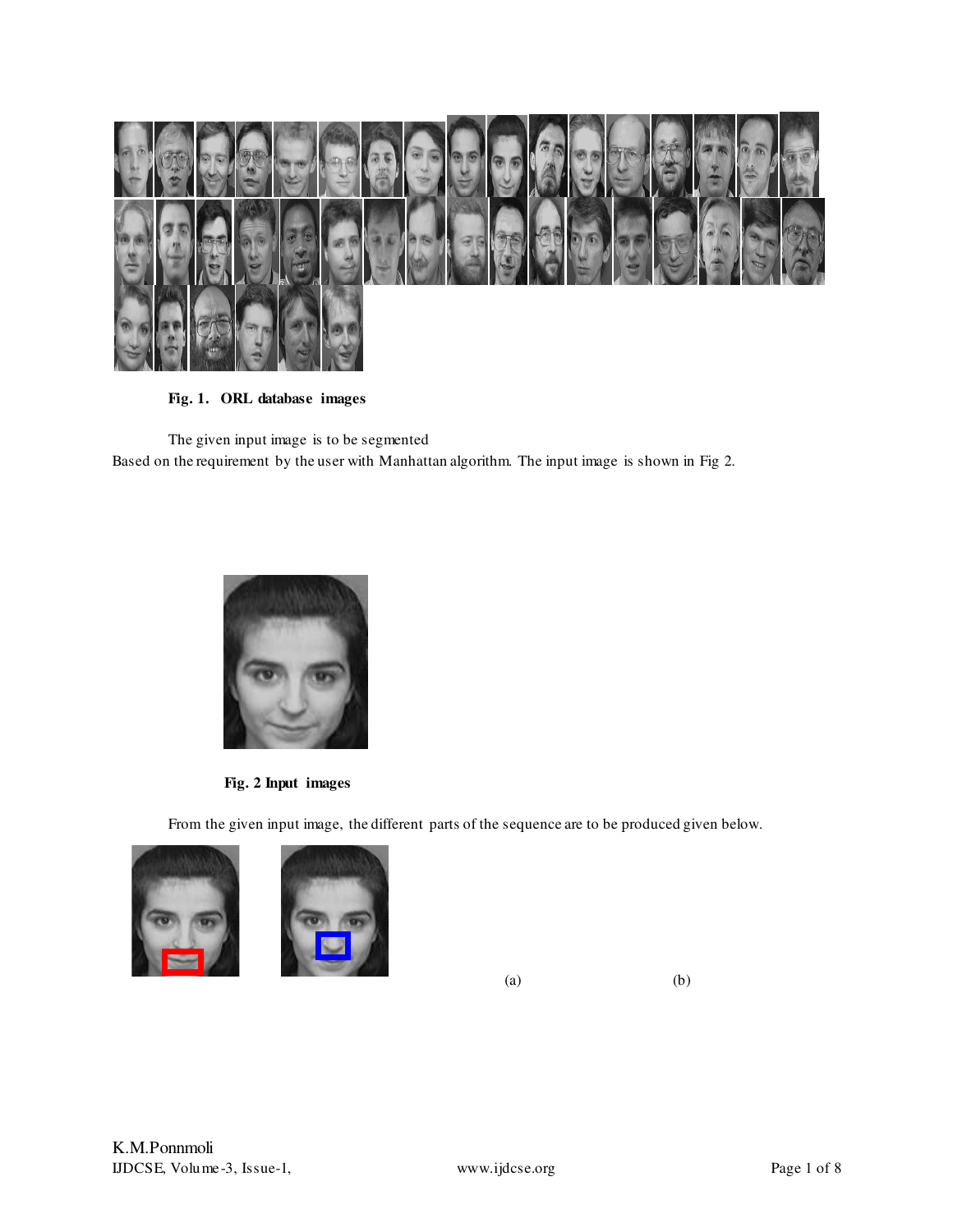

Face Detection Eyes Detection

**Fig. 3 Segmented Images** (a) Mouth part (b) Nose part (c) Face part (d) Eye part

The recognition rate of the algorithm with accuracy is shown in the below diagram.



## **Fig 4. Recognition rate between Euclidean and Manhattan distance**.

From the above recognition rate diagram shows that the number of dimensions in x axis and recognition rate is in y axis. Based on the dimensions, the recognition rate to be increased by both Manhattan and Euclidean distance. The recognition rate percentage for the Manhattan distance is 97% and the Euclidean distance is 96%. It is shown below by Table 1.

| No. of     | <b>RECOGNITION RATE</b> |                  |  |  |
|------------|-------------------------|------------------|--|--|
| dimensions | <b>Manhattan</b>        | <b>Euclidean</b> |  |  |
|            | 73.33%                  | 66.66%           |  |  |
| 15         | 94%                     | 87%              |  |  |
| 30         | 97%                     | 93%              |  |  |
| 45         | 97%                     | 96%              |  |  |

|  |  |  |  |  | Table 1. Result of Face Recognition rate |  |
|--|--|--|--|--|------------------------------------------|--|
|--|--|--|--|--|------------------------------------------|--|

The False Acceptance Rate and the False Rejection Rate for Manhattan and Euclidean is in Table 2.

| <b>Distance</b> | FAR(%) | FRR $(\%)$ |
|-----------------|--------|------------|
| Manhattan       | 25 Q   |            |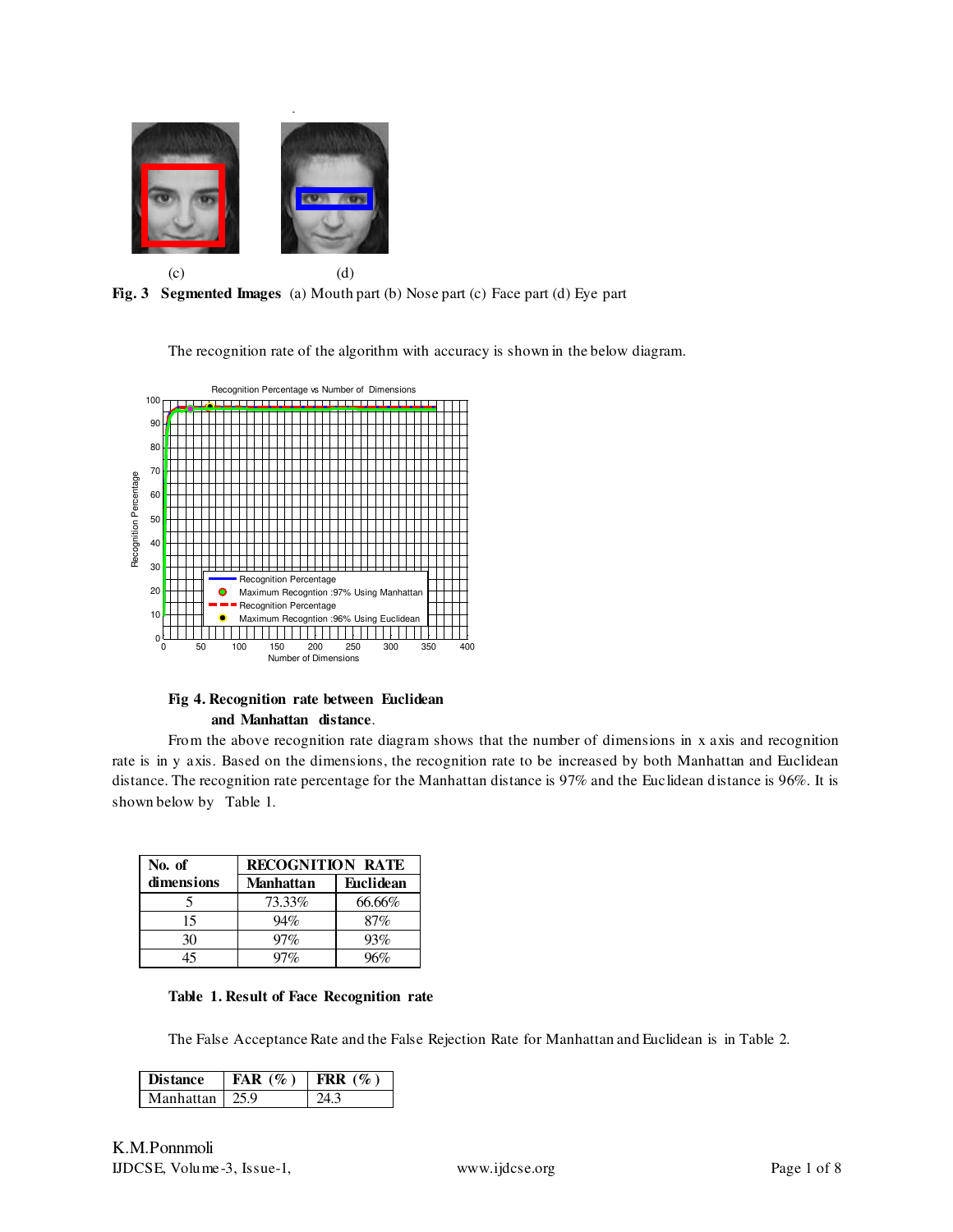| Euclidean | 26.2 | 24.5 |
|-----------|------|------|
|-----------|------|------|

#### **Table 2. FAR and FRR**

This algorithm also reduce the noise level of the image and it produced visibly.

## **5. Conclusion**

 The Segmented part of the given input image is recognized. Compared with the Euclidean, the Manhattan segmented recognition rate is accurately with 97% with less level of dimensions. It is observed that Manhattan was the best recognition rate and also calculated the FAR and FRR. The sample data are used in the ORL2 database.

# **References**

- [1] SezinKaymak "Face Detection, Recognition and Reconstruction using Eigen faces", Technical Report Eastern Mediterranean university, Turkey, Spring 2003.
- [2] Anil K. Jain, "Fundamental of Digital Image processing", Prentice-hall, ISBN 978-81- 203- 0929-6.
- [3] ShubhenduTrivedi "face Recognition using Eigen faces and Manhattan distance Classifiers: A tutorial", Feb 2009, face-recognition-using-eigen faces-and-distance- classifiers-a-tutorial/
- [4] Beecks C. Uysal M.S. Seidl.T , "Signature Quadratic Form Distances for content–Based Similarity," in Proceding of ACM International Conference on multimedia, 2009,pp. 697-700.
- [5] Beecks C. Uysal M.S. Seidl.T , "Signature Quadratic Form Distances for Content-Based Similarity", ACM CVIR 2010.
- [6] Beecks.C, Uysal M.S, Seidl.T , "A Comparative Study of Similarity Measures for Content-Based Multimedia Retrieval", International Proceeding, IEEE International Conference on Multimedia & Expo, Pages 1552-1557, 2010.